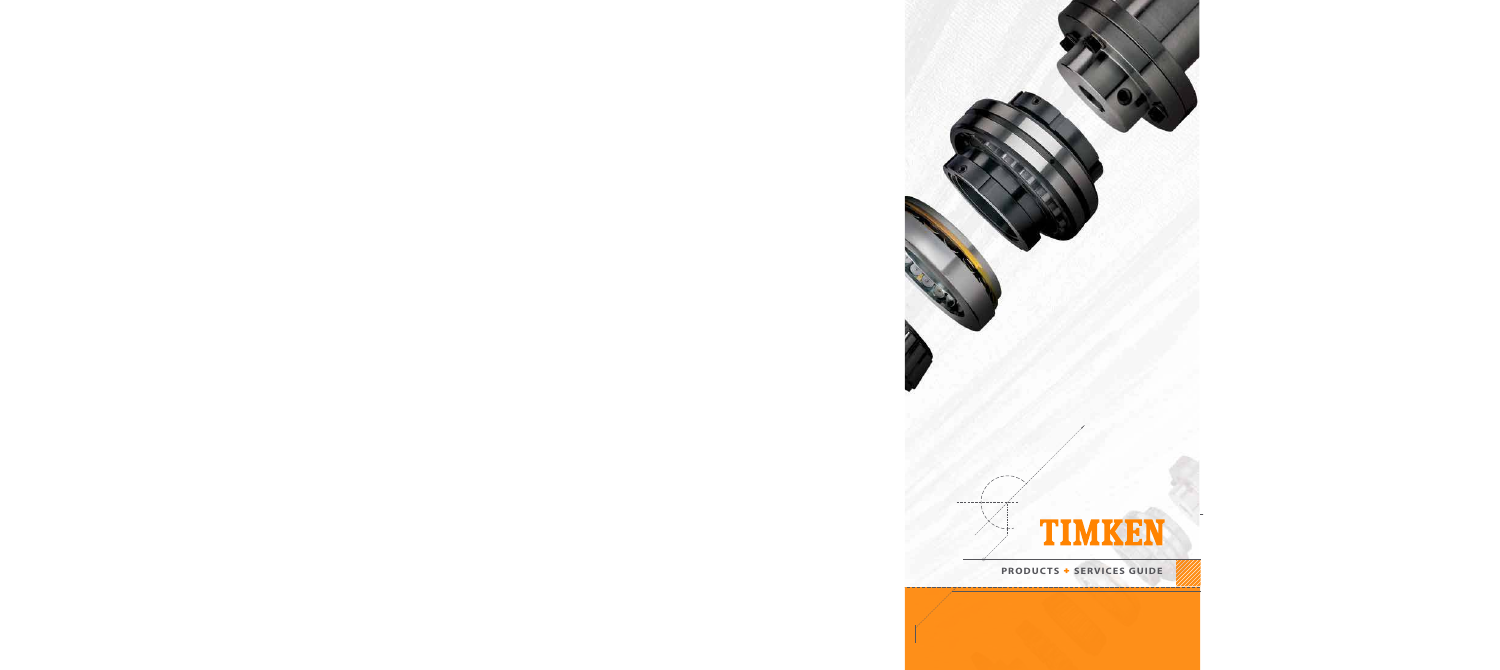Innovation makes the world stronger and more efficient. Our world-class engineers and technologists use advanced science to minimize the friction that limits productivity.

We create value designed with the customer in mind. Focus, precision and passion for details deliver measurable and enduring results.

Work with Timken to overcome your toughest challenges.

Together, we are **stronger, by design**.

For more information, visit us at **www.timken.com.**

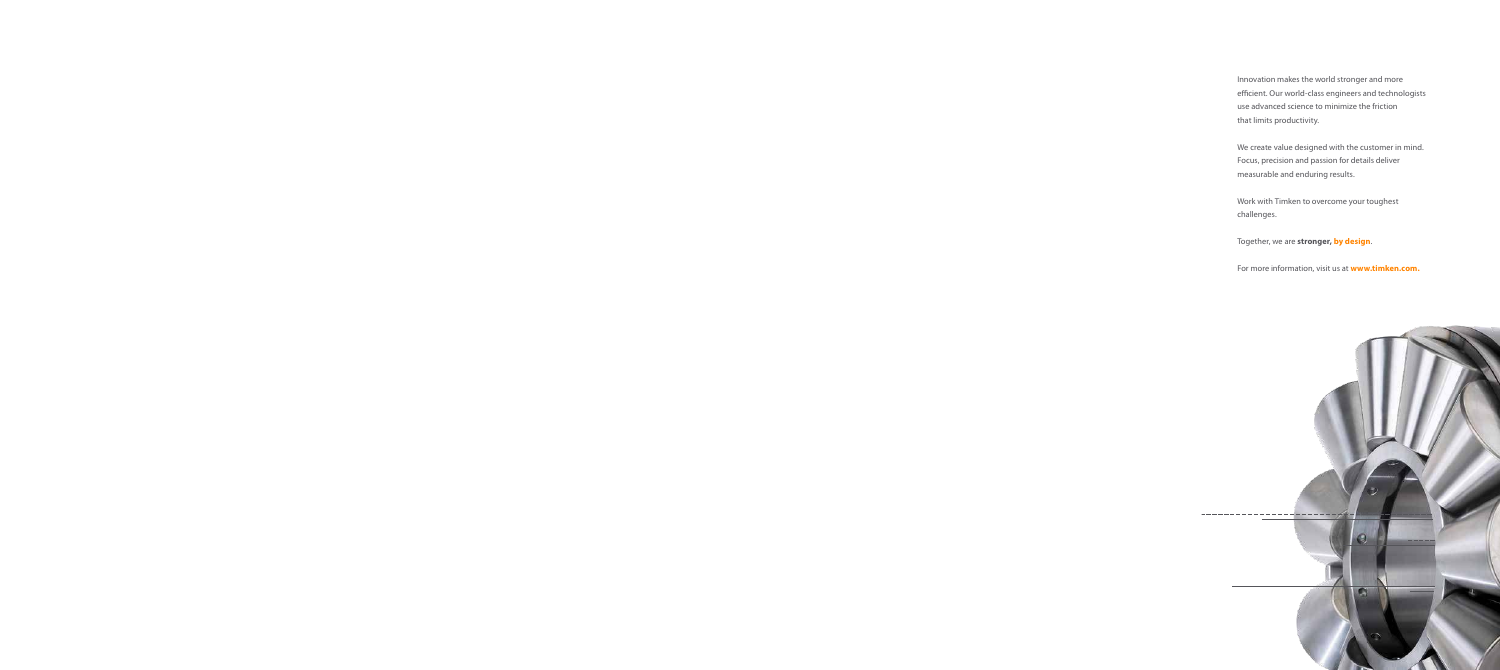# FRICTION HAS MET ITS MATCH.

Designed for performance in a competitive world, our full range of engineered bearings, power transmission products and industrial services help equipment run better and boost your profitability.

#### **ENGINEERED BEARING PRODUCTS**

Timken® engineered bearings feature precision tolerances, proprietary internal geometries and quality materials. Our tapered, spherical, cylindrical, thrust, ball, plain, miniature, precision and housed unit bearings deliver strong consistent and reliable performance.

| <b>PRODUCT</b>                                                           | <b>SUMMARY</b>                                                                                                                                                                    | <b>ADVANTAGES</b>                                                                                                                                                                                                                                       |
|--------------------------------------------------------------------------|-----------------------------------------------------------------------------------------------------------------------------------------------------------------------------------|---------------------------------------------------------------------------------------------------------------------------------------------------------------------------------------------------------------------------------------------------------|
| <b>BALL BEARINGS</b>                                                     | Engineered to perform in a wide<br>range of applications, from electric<br>motors to agricultural implements<br>to food processing equipment                                      | » Radial varieties tolerate relatively high-speed<br>operation under various load conditions<br>» Angular contact designs can support<br>both radial and axial loads<br>» The Timken® metric 6000 series is<br>interchangeable with competitor products |
| MACHINE TOOL<br>BALL BEARINGS                                            | Super precision tapered roller<br>bearings, angular contact ball bearings<br>and ball screw support bearings ideal<br>for machine tool applications requiring<br>tight tolerances | » Meet the highest industry standards in<br>tolerance levels (including ABEC 9)<br>» Sealed and ceramic balls are available for<br>challenging application conditions                                                                                   |
| <b>CYLINDRICAL ROLLER</b><br><b>BEARINGS</b>                             | Comprehensive line of single-,<br>double- and multi-row versions<br>helps extend equipment life and<br>lower maintenance costs                                                    | » EMA high-performance series offers<br>premium brass land-riding cages that<br>reduce operating temperatures                                                                                                                                           |
| <b>THRUST BEARINGS</b>                                                   | Ideal for when axial loads meet<br>high speeds, heavy loads or other<br>challenging conditions                                                                                    | » Get optimum performance with either<br>standard or custom designs                                                                                                                                                                                     |
| <b>PRECISION MINIATURE</b><br><b>AND THIN SECTION</b><br><b>BEARINGS</b> | Meet demanding application<br>requirements for miniature and<br>thin section bearings with a wide<br>range of bearing types and design<br>configurations                          | » ABEC 5 and ABEC 7 precision levels are standard<br>» Application experts help select the right features<br>for challenging environments<br>» Wide range of styles and configurations<br>including shields and seals                                   |
| <b>SPHERICAL</b><br><b>PLAIN BEARINGS</b>                                | Support high-capacity radial and<br>axial loads, ideal for static oscillatory<br>applications where moderate<br>misalignment may occur                                            | » Hardened steel helps deliver consistent,<br>reliable performance<br>» Reduce installation time with simplified<br>housing and shaft designs                                                                                                           |
| <b>SPHERICAL ROLLER</b><br><b>BEARINGS</b>                               | Manage high radial loads with<br>innovations that help extend<br>bearing life and boost reliability                                                                               | » Run at consistently lower temperatures than<br>same-size competitive bearings                                                                                                                                                                         |
| <b>TAPERED ROLLER</b><br><b>BEARINGS</b>                                 | Timken <sup>®</sup> tapered roller bearing<br>components are precisely<br>designed to manage both axial<br>and radial loads                                                       | » Increase power density with a smaller,<br>lighter bearing                                                                                                                                                                                             |
|                                                                          |                                                                                                                                                                                   |                                                                                                                                                                                                                                                         |

**1**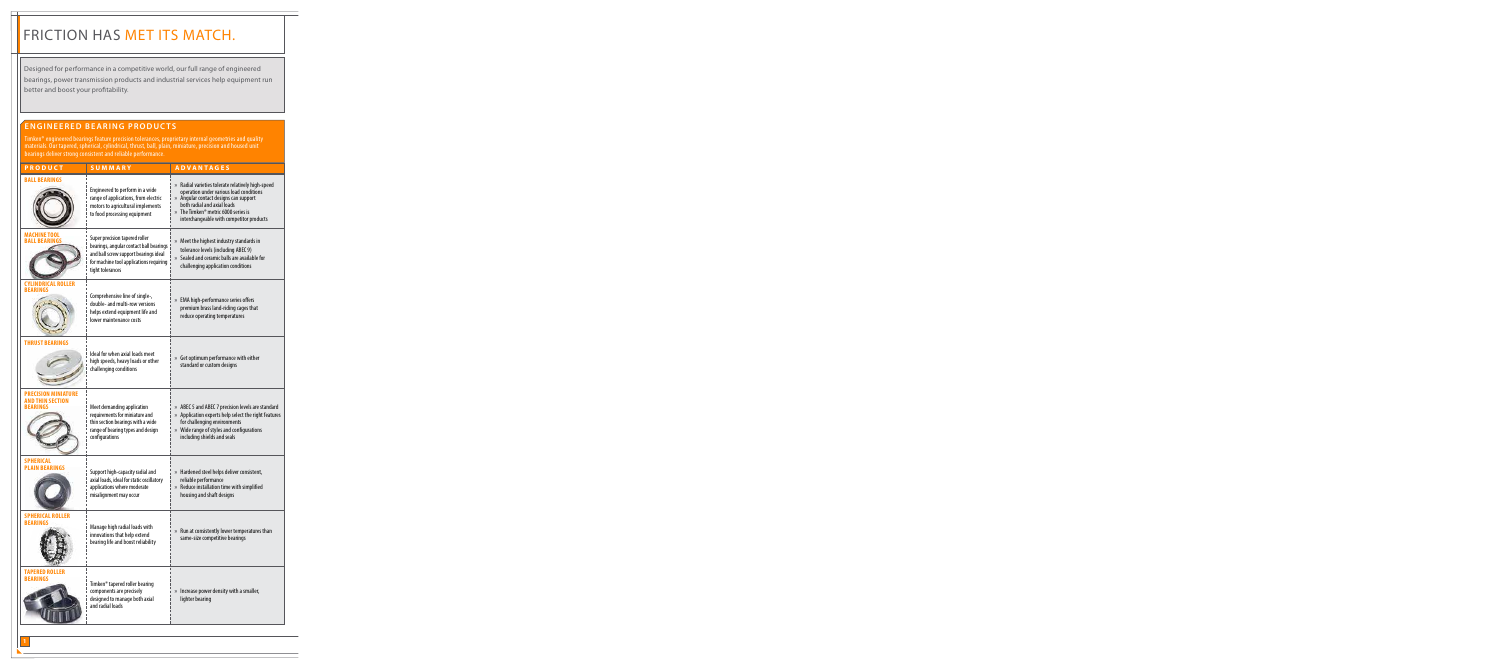| <b>PRODUCT</b>                                       | SUMMARY                                                                                                                                                                                    | <b>ADVANTAGES</b>                                                                                                                               |
|------------------------------------------------------|--------------------------------------------------------------------------------------------------------------------------------------------------------------------------------------------|-------------------------------------------------------------------------------------------------------------------------------------------------|
| <b>INTEGRATED BEARING</b>                            |                                                                                                                                                                                            |                                                                                                                                                 |
| <b>ASSEMBLIES</b>                                    | Self-contained, pre-assembled<br>bearing solutions for a variety<br>of industries                                                                                                          | » Solutions for automotive, heavy truck,<br>racing, mining, and oil and gas                                                                     |
| <b>AP-2<sup>™</sup> BEARING</b>                      | A shorter rail journal reduces axle<br>flexure, creating less fretting wear<br>between bearing components                                                                                  | » Reduce bearing set outs, fuel costs and bearing<br>failures due to water ingress                                                              |
| <b>ADAPT™ BEARINGS</b>                               | Combining cylindrical and<br>spherical roller bearing designs<br>into one easy-to-assemble, high-<br>capacity configuration                                                                | » Ideal for applications with combined<br>misalignment and axial displacement                                                                   |
| <b>PRECISION CROSSED</b><br><b>ROLLER BEARINGS</b>   | Combine the compact design of<br>a single-row bearing with the<br>stability of a two-row bearing<br>and benefit from high rotational<br>accuracy and rigidity in a space-<br>saving manner | » Ideal as a table bearing for machine tools,<br>including vertical boring and grinding machines                                                |
| <b>PRECISION AEROSPACE</b><br><b>BALL BEARINGS</b>   | Precision aerospace ball bearings,<br>cylindrical and tapered roller bearings<br>for a wide variety of aerospace<br>applications including engines,<br>gearboxes and landing wheels        | » Timken® aerospace bearings are designed<br>and manufactured to meet the performance<br>requirements of critical flight systems                |
| <b>MULTIPLE-ROW</b><br><b>BEARINGS</b>               | Ideal for applications where<br>moderate and high speeds, high-<br>radial loads, elevated temperatures<br>and extreme debris present<br>constant challenges                                | » Four-row tapered roller bearings for radial<br>and axial loading<br>» Four-row cylindrical roller bearings for radial<br>loading applications |
| COATINGS AND<br><b>ENGINEERED</b><br><b>SURFACES</b> | Hard coatings and topographical<br>modifications help boost the<br>performance of precision<br>components in difficult applications                                                        | » Enhance performance and reliability<br>in equipment with marginal lubrication or in<br>high-debris environments                               |
|                                                      |                                                                                                                                                                                            |                                                                                                                                                 |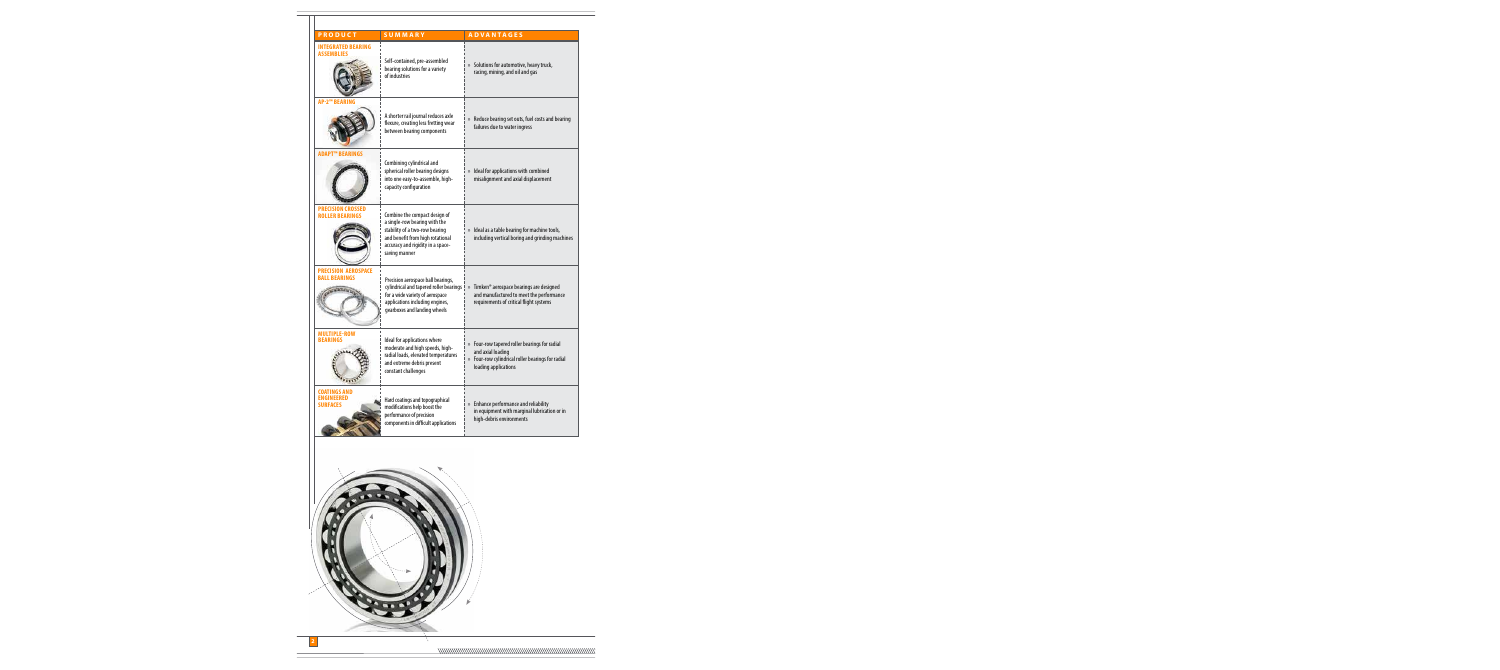## **HOUSED UNITS (MOUNTED BEARINGS)**

Stronger outside, smarter inside. Timken® housed units or mounted bearings deliver a single brand solution for consistency, control and confidence.

| <b>PRODUCT</b>                                                            | <b>SUMMARY</b>                                                                                                                                                                                                                                               | <b>ADVANTAGES</b>                                                                                                                                                                                                                                                                                                                                                                                                            |
|---------------------------------------------------------------------------|--------------------------------------------------------------------------------------------------------------------------------------------------------------------------------------------------------------------------------------------------------------|------------------------------------------------------------------------------------------------------------------------------------------------------------------------------------------------------------------------------------------------------------------------------------------------------------------------------------------------------------------------------------------------------------------------------|
| <b>BALL BEARING</b><br>HOUSED<br><b>UNITS</b>                             | Easy installation, multi-seal design<br>and flexible options support a wide<br>range of demanding applications<br>and conditions                                                                                                                             | » Provide advanced protection against<br>contaminants in a robust, compact unit<br>» Fafnir® robust block outperforms standard<br>housed units in the most challenging<br>applications and environments                                                                                                                                                                                                                      |
| <b>CORROSION-RESISTANT</b><br>BALL BEARING<br>HOUSED<br>UNITS             | Corrosion-resistant materials and<br>food-grade lubricant help elevate<br>food safety and production uptime<br>with improved reliability. Protection<br>against corrosion and a variety of wet<br>and dry contaminants dramatically<br>improves bearing life | » Interchange industry-standard mounted bearings<br>from $\frac{1}{2}$ in. to 3 $\frac{1}{2}$ in. and metric<br>» For temperatures from cryogenic to 650°F<br>» Solid lubrication option<br>» Stainless steel ball bearing inserts with set screw<br>» Housings available in polymer or stainless steel<br>and all mounting styles                                                                                           |
| U SERIES HOUSED UNITS                                                     | A wide range of ready-to-mount<br>units with seal flinger design deliver<br>protection against contamination in<br>demanding applications.                                                                                                                   | » Two piece sealing with contact lip seal<br>and flinger for additional protection                                                                                                                                                                                                                                                                                                                                           |
| <b>E TAPERED ROLLER</b><br><b>BEARING HOUSED</b><br><b>UNITS</b>          | Features the highest dynamic<br>load ratings in the industry                                                                                                                                                                                                 | » Triple-barrier seal for industry leading<br>protection against contamination<br>» Secondary sealing system with open and<br>closed end covers are available for additional<br>robust protection                                                                                                                                                                                                                            |
| <b>SPHERICAL ROLLER</b><br><b>BEARING SOLID-BLOCK</b><br>HOUSED<br>UNITS  | Cast-steel housings with<br>high-performance spherical<br>roller bearings for outstanding<br>durability in extreme conditions,<br>including severe shock loads<br>and vibration                                                                              | » Easy to mount and align in 15 minutes<br>» Keep contamination out with multiple<br>sealing options                                                                                                                                                                                                                                                                                                                         |
| <b>SNT/SAF PLUMMER</b><br>(PILLOW) BLOCK<br><b>HOUSED</b><br><b>UNITS</b> | Customizable design,<br>interchangeable components and<br>reliable spherical roller bearings<br>provide heavy-duty performance                                                                                                                               | » Easily convert from fixed to float<br>configurations in the field<br>» Split housing allows for removal of cap for easy<br>assembly and bearing inspection                                                                                                                                                                                                                                                                 |
| SPLIT CYLINDRICAL<br>ROLLER BEARING<br>HOUSED<br>UNITS                    | Ideal for trapped applications in<br>high-service cost locations with a<br>split-to-the-shaft design available<br>in a variety of housing styles                                                                                                             | » Reduce inspection and replacement<br>time dramatically<br>» Increase operational life and reduce<br>maintenance expense                                                                                                                                                                                                                                                                                                    |
| <b>POLY-ROUND®</b><br><b>SOLUTION®</b><br><b>BEARINGS</b>                 | USDA-accepted bearings made<br>from high-performance polymers<br>- greaseless, no rolling elements,<br>corrosion-resistant designs promote<br>food safety and improve reliabilty                                                                             | » Eliminate lubrication time and expenses,<br>reducing maintenance and downtime costs<br>» Optically detectable blue polymer housings<br>and metal detectable bearings are designed<br>to help eliminate food contamination<br>» Greaseless, corrosion-resistant designs<br>promote food safety<br>» One-year life quarantee<br>» Interchange industry-standard mounted<br>bearings from $1/2$ in. to 3 $1/2$ in. and metric |
| <b>SPECIALIZED MOUNTED</b><br>BEARINGS                                    | Innovative, non-corrosive<br>designs help elevate food safety<br>and production uptime with<br>improved reliability                                                                                                                                          | » The only USDA-NSF accepted bearings available<br>» Interchange mounted bearings from $1/2$ in.<br>to 5 in. and metric with EDT products<br>» For temperatures from cryogenic to 1000°F                                                                                                                                                                                                                                     |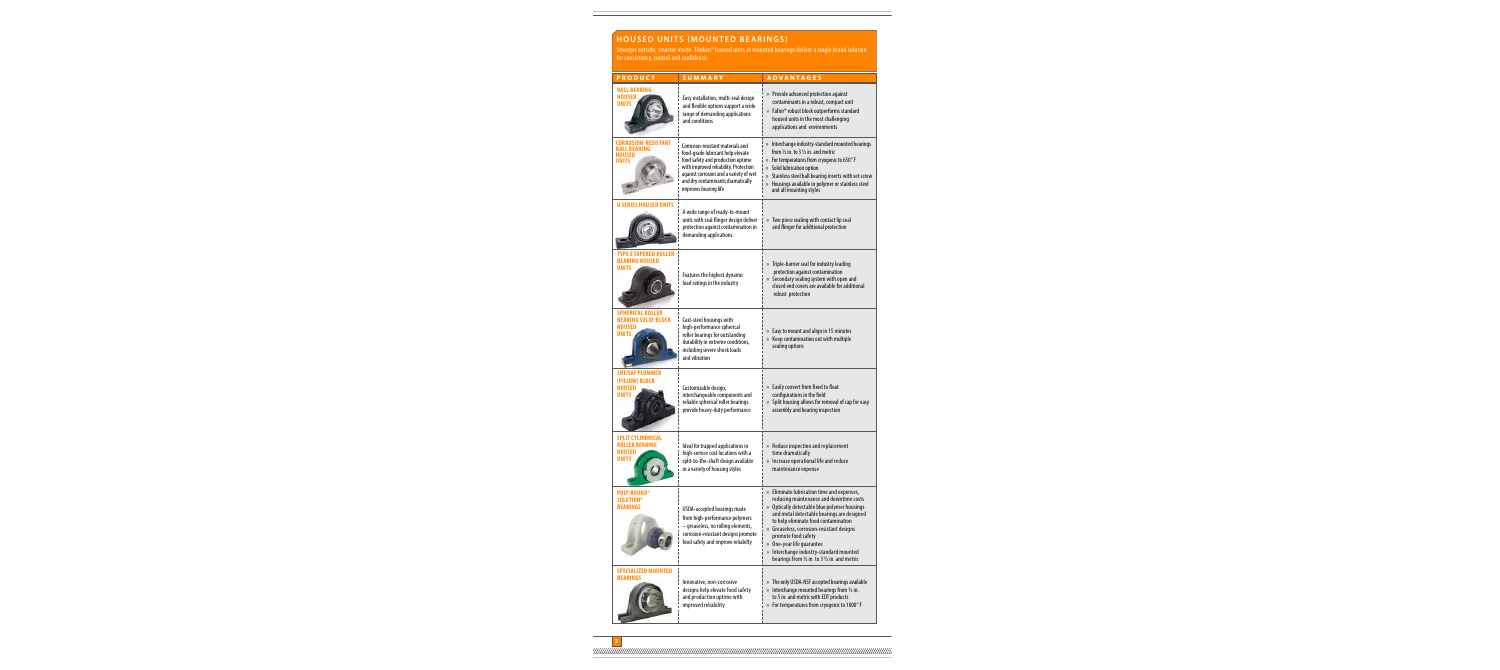### **POWER TRANSMISSION**

Our growing power transmission product portfolio can improve the reliability and efficiency of industrial equipment and machinery. Carlisle® belts, Drives® chain, Lovejoy®, EDT® and Torsion Control System couplings, Philidelphia Gear® gearboxes, Groeneveld lubrication systems and PT Tech® brakes and clutches provide customers a variety of solutions to keep industry in motion.

| <b>PRODUCT</b>                       | <b>SUMMARY</b>                                                                                                                                                                           | <b>ADVANTAGES</b>                                                                                                                                                                                                                                                                                                                        |
|--------------------------------------|------------------------------------------------------------------------------------------------------------------------------------------------------------------------------------------|------------------------------------------------------------------------------------------------------------------------------------------------------------------------------------------------------------------------------------------------------------------------------------------------------------------------------------------|
| <b>AUGERS</b>                        | Helicoid and sectional augers<br>available for industrial<br>applications like conveyors,<br>diggers and combines                                                                        | » Helicoid augers reduce friction, wear and<br>power requirements in screw conveyors moving<br>bulk materials<br>» Sectional augers fit heavy-duty requirements<br>in applications needing a thicker outside<br>diameter flight edge - providing extended<br>wear life                                                                   |
| BELTS                                | Purpose-built and designed for<br>optimal performance in a multitude<br>of demanding applications                                                                                        | » Comprehensive line of premium-quality<br>heavy-duty v-belts and synchronous belts<br>» Engineered and built to rigid specifications<br>to provide superior performance and reliability                                                                                                                                                 |
| PRECISION ROLLER<br><b>CHAIN</b>     | Manufactured to meet or exceed<br>ANSI standards and excel in tough,<br>high-performance applications                                                                                    | » Wide-waisted link plates help improve<br>stress distribution for better performance<br>» Large pitch roller chain link plates are ballized<br>after heat treatment for increased fatigue strength<br>» 50 percent pre-loading for minimum to no initial<br>stretch after chain installation<br>» Engineered Class chains are available |
| <b>UNIVERSAL JOINTS</b>              | Strong, durable and flexible,<br>joints are designed to be<br>disassembled and reassembled<br>without damage to the<br>component and can be readily<br>taken apart without special tools | » Made of alloy steel, solid hubs can be modified<br>to fit customer specifications<br>» Built-in system provides sustained lubrication<br>and no special tooling is needed to assemble<br>or disassemble                                                                                                                                |
| <b>MAINTENANCE</b><br><b>TOOLS</b>   | Install, remove and maintain<br>bearings in the easiest, safest<br>manner possible, including impact<br>fitting tools, hydraulic/mechanical<br>pullers and induction heaters             | » Maximize productivity and uptime<br>» Hands-on field training provides practical<br>instruction on tool use and maintenance                                                                                                                                                                                                            |
| <b>COUPLINGS</b>                     | Easy to install and requiring no<br>lubrication, their lifespan matches<br>the rotating equipment to help<br>lower overall cost of ownership                                             | » Transmit the same or higher torque than a<br>gear, grid, chain or other elastomeric coupling<br>with similar dimensions<br>» Insert is easy to replace without moving hubs<br>- maintenance takes minutes<br>» Sized to fit virtually all needs, with multiple<br>hub and shaft combinations for easy mounting                         |
| <b>JAW IN-SHEAR</b><br>COUPLINGS     | The Jaw In-Shear coupling<br>reduces downtime and maintenance                                                                                                                            | » Easy spider replacement<br>No tools needed<br>$\lambda$<br>Use existing Lovejoy hubs<br>$\mathcal{V}$<br>Replace spider in minutes without removing hubs<br>y)<br>» Twice the misalignment capacity over standard<br>jaw coupling                                                                                                      |
| <b>MAINTENANCE-FREE</b><br>COUPLINGS | The revolutionary disc pack profile<br>design can accommodate 1/2° to<br>1.5° of angular misalignment                                                                                    | » Fliminates the need for lubrication and<br>coupling maintenance<br>» Can be inspected without disassembly<br>Disc packs can be inspected with a<br>$\lambda$<br>strobe light while the machine is running<br>» No wearing parts                                                                                                        |
| <b>LUBRICATED COUPLINGS</b>          | Incorporating the latest<br>advances in Finite Element Analysis<br>(FEA) technology, Lovejoy has<br>revolutionized the gear coupling                                                     | » Unequaled bore and torque capacity<br>» 1.5° of misalignment per gear mesh<br>Enhanced fastener corrosion resistance<br>» Advanced seal design, increases<br>contamination resistance<br>» Interchangeable with standard AGMA                                                                                                          |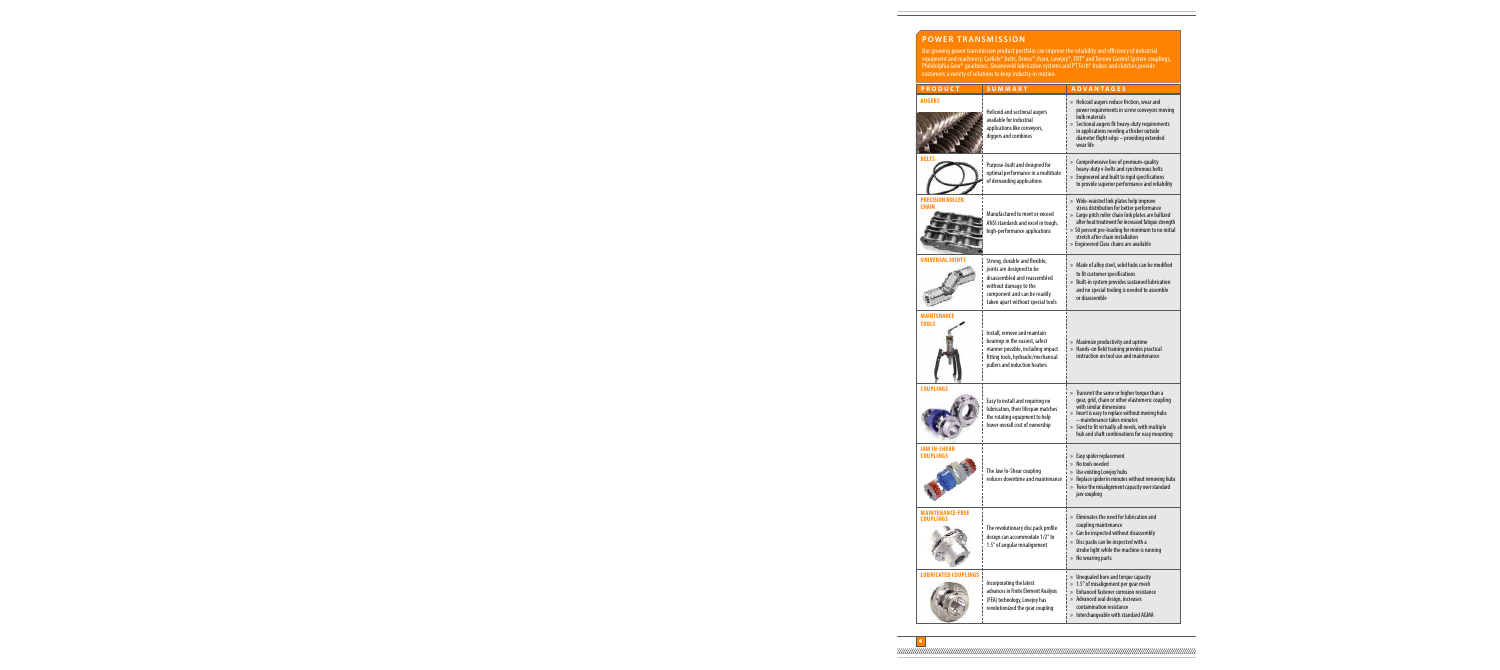| <b>PRODUCT</b>                             | <b>SUMMARY</b>                                                                                                                                                                                                                                    | <b>ADVANTAGES</b>                                                                                                                                                                                                                                                                                                                        |
|--------------------------------------------|---------------------------------------------------------------------------------------------------------------------------------------------------------------------------------------------------------------------------------------------------|------------------------------------------------------------------------------------------------------------------------------------------------------------------------------------------------------------------------------------------------------------------------------------------------------------------------------------------|
| <b>CONE DRIVE F SERIES</b>                 | Designed to be in the middle of direct<br>food contact such as cutting, slicing,<br>mixing, blending, etc.                                                                                                                                        | » Custom-engineered solutions available with<br>standard quill and non-fretting blue bushing<br>» True double enveloping gearing for superior<br>rigidity and torque density<br>» IP69K and NSF rated, tested, and approved<br>hygienic design<br>» Best-in-class lead times<br>Five-year warranty<br>))                                 |
| <b>SPRING COUPLINGS</b>                    | Engineered spring couplings are<br>tuned specifically for customers' most<br>demanding applications to isolate<br>torsional vibration from the system                                                                                             | » Quick response time for customer<br>specific solutions<br>» Precise tuning for best isolation<br>» High heat resistance compared to<br>elastomeric designs<br>» Consistent stiffness over time and temperature                                                                                                                         |
| <b>BRAKES</b>                              | A wide variety of brake sizes and<br>styles in demanding industrial<br>applications including underground<br>coal mining, steel, and marine                                                                                                       | Highly engineered, rigorously tested designs<br>$\mathcal{V}$<br>for demanding applications<br>» Unrivaled energy capacity provides long life<br>and reliable performance<br>Endlessly rebuildable with easy-to-use kits<br>$\mathcal{V}$                                                                                                |
| <b>CLUTCHES</b>                            | Microprocessor controlled<br>hydraulically applied clutch. Offered<br>in both wet and dry configurations.<br>Designed for industrial diesel engines<br>ranging from 80 - 1600 HP                                                                  | » Advanced control logic provides "Push Button"<br>engagement preventing operator abuse<br>» Monitors and reports system status<br>Self-adjusting for wear<br>))<br>Designed to absorb shockloads<br>y)                                                                                                                                  |
| <b>COMPACT RAIL</b>                        | These self-aligning linear guides<br>feature high-precision radial ball<br>bearing sliders and a cold-drawn<br>carbon steel C-profile; they're<br>affordable and easy-to-install on<br>all types of surfaces, including non-<br>machined surfaces | Longer life with hardened raceways<br>y)<br>Optimal reliability in dirty environments with a<br>y)<br>wide range of anti-corrosion surface treatments<br>» Uniquely quiet with ground raceways<br>» High dynamics due to roller bearings:<br>$V = 9m/s, A = 20m/s2$                                                                      |
| <b>TORQUE LIMITERS</b>                     | Continuously engaged friction torque<br>limiters provide consistent, reliable,<br>maintenance-free torque protection<br>in a wide variety of demanding<br>industrial applications                                                                 | Highly engineered, rigorously tested designs for<br>$\rangle\rangle$<br>demanding applications<br>» Unrivaled energy capacity provides long life and<br>reliable performance<br>» Patented design provides consistent torque<br>throughout the wear life with no need for<br>adjustment<br>» Endlessly rebuildable with easy-to-use kits |
| <b>GEARBOXES/</b><br><b>TRANSMISSIONS</b>  | Low- and high-speed gear drive<br>designs are used in large-scale<br>industrial applications; custom-made<br>systems meet user specifications in a<br>wide-array of size, footprint and gear<br>arrangements                                      | » Manufacture, precision assembly and testing<br>of new gearboxes<br>» Solutions from a single gear to complete<br>transmissions                                                                                                                                                                                                         |
| <b>GREASE/LUBRICATION</b>                  | Application- and environment-<br>specific selection of industrial,<br>automotive and rail lubricants<br>developed for optimum bearing<br>performance                                                                                              | » Help extend bearing life, relubrication intervals<br>and protect equipment<br>» Keep operations running efficiently and<br>reduce maintenance costs                                                                                                                                                                                    |
| <b>LUBRICATORS</b>                         | Dispense precise amounts of<br>lubricants in a wide range of<br>applications and operating conditions,<br>from simple, single-point needs to<br>multi-point or progressive systems                                                                | » Single-point lubricators tailored to specific<br>environments and requirements                                                                                                                                                                                                                                                         |
| <b>MATIC LUBRICATION</b><br><b>SYSTEMS</b> | For a wide range of automatic<br>lubrication solutions, oil<br>management or safety support<br>systems, Groeneveld products<br>deliver safety and efficiency at<br>every work site                                                                | » Improved vehicle/machine uptime leads<br>to higher productivity<br>» Extended service life of critical components<br>means lower repair and maintenance costs.<br>Higher residual value<br>» Improved safety for workers; decreased<br>environmental burden                                                                            |
| <b>SEALS</b>                               | A variety of types and material<br>options provide resistance to<br>extreme temperatures, pressure,<br>debris and most chemicals                                                                                                                  | » Contact and non-contact designs suit any<br>application<br>» Durable materials offer long seal life and<br>minimize maintenance<br>» Secondary seals, covers and end caps provide<br>extra protection                                                                                                                                  |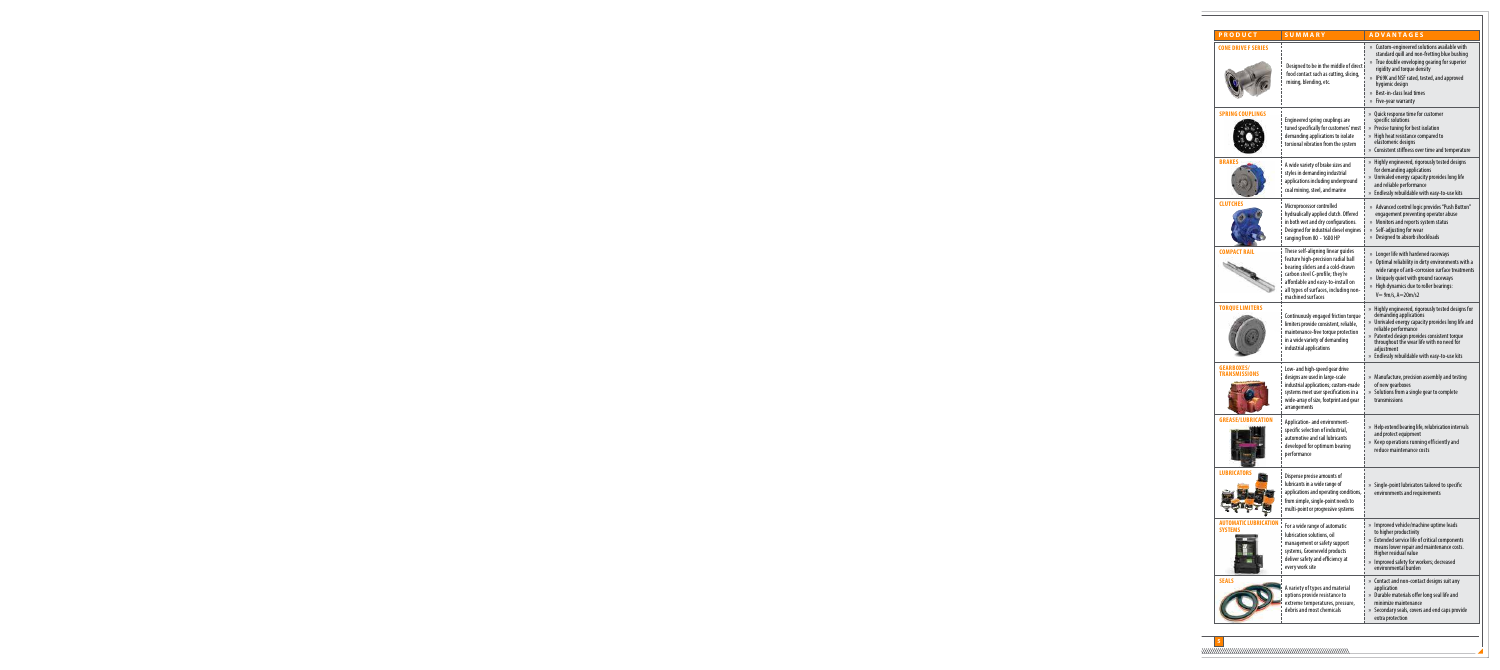## **INDUSTRIAL SERVICES**

**6**

Timken offers bearing and power system rebuild and repair services that can return components or entire systems to like-new. We overhaul drive train products, including switchgears, control panels, electric motors, generators, gear drives, bearings and couplings. We also repair uptower wind turbines and cranes.

| <b>PRODUCT</b>                                               | SUMMARY                                                                                                                                                                                                              | <b>ADVANTAGES</b>                                                                                                                                                                                         |
|--------------------------------------------------------------|----------------------------------------------------------------------------------------------------------------------------------------------------------------------------------------------------------------------|-----------------------------------------------------------------------------------------------------------------------------------------------------------------------------------------------------------|
| <b>GEARBOXES AND</b><br>ELECTRIC MOTOR REPAIR                | Inspect, repair and upgrade<br>gearboxes, electric motors and<br>controls to OEM specs - regardless<br>of manufacturer                                                                                               | » Expansive knowledge base and problem-<br>solving skills to meet any challenge                                                                                                                           |
| RING<br>REMANUFACTURING                                      | Returns any brand of bearing<br>used in heavy industrial, rail<br>and aerospace applications to<br>like-new condition                                                                                                | » Extend service life by up to three times<br>» Save up to 60 percent on the cost of<br>replacement bearings                                                                                              |
| CRANE REPAIR                                                 | Field services for upgrades, service,<br>inspection, load testing and repair<br>for all brands of cranes                                                                                                             | » Modernizations and updates<br>» Services<br>» Spare parts for cranes and hoists                                                                                                                         |
| <b>SMISSIONS REPAI</b>                                       | Remanufacture and repair of<br>aerospace systems and rotorcraft<br>transmissions                                                                                                                                     | » Expertise in design, specification<br>and maintenance                                                                                                                                                   |
| <b>OWER WIND TURBINE</b><br><b>MAINTENANCE AND</b><br>REPAIR | On-site service by trained<br>technicians for drive train<br>maintenance and uptower<br>repair of wind turbines                                                                                                      | » Gearbox maintenance and oil changes<br>» Generator reconditioning/rewinds<br>» Uptower generator bearing, slip ring,<br>brush rigging and change-outs                                                   |
|                                                              | Benefit from cleaner, stronger<br>materials and an ever-growing<br>selection of high-performance product<br>from an expert with more than a<br>century of experience in friction<br>management and materials science | » Application engineers identify and overcome<br>unique challenges, using the most advanced<br>analytics in the industry                                                                                  |
| ADVANCED BEARING<br><b>ANALYSIS SYSTEM</b>                   | Syber analyzes bearing systems,<br>helps optimize design<br>and development, and predicts<br>potential damage                                                                                                        | » Speed system concept-to-design stage<br>with fewer test requirements<br>» Customer-specific software versions<br>offer base design analytic capabilities                                                |
| <b>ONLINE SERVICES</b>                                       | Enjoy the ease and convenience<br>of online services with a variety<br>of options                                                                                                                                    | » Find product selection tools, CAD drawings,<br>dimensional tolerances and more at<br>cad.timken.com<br>» Check product availability, place orders and<br>track order status - 24/7 at our online stores |
| TRAINING AND<br>CERTIFICATION                                | On-site training, end-user<br>maintenance seminars and bearing<br>certification programs help your<br>team select bearings and optimize<br>system performance                                                        | » Tailored training programs range from<br>bearing basics to advanced best practices<br>» Certification programs help maintenance<br>shops improve efficiency and performance                             |
| SERVICE ENGINEERING                                          | On-site engineers help solve<br>challenges and prevent future<br>problems using data, testing and<br>technical resources                                                                                             | » Get on-site problem solving, life cycle<br>calculations, interface design options,<br>bearing inspections and evaluations<br>» Find new ways to improve efficiency<br>and productivity                  |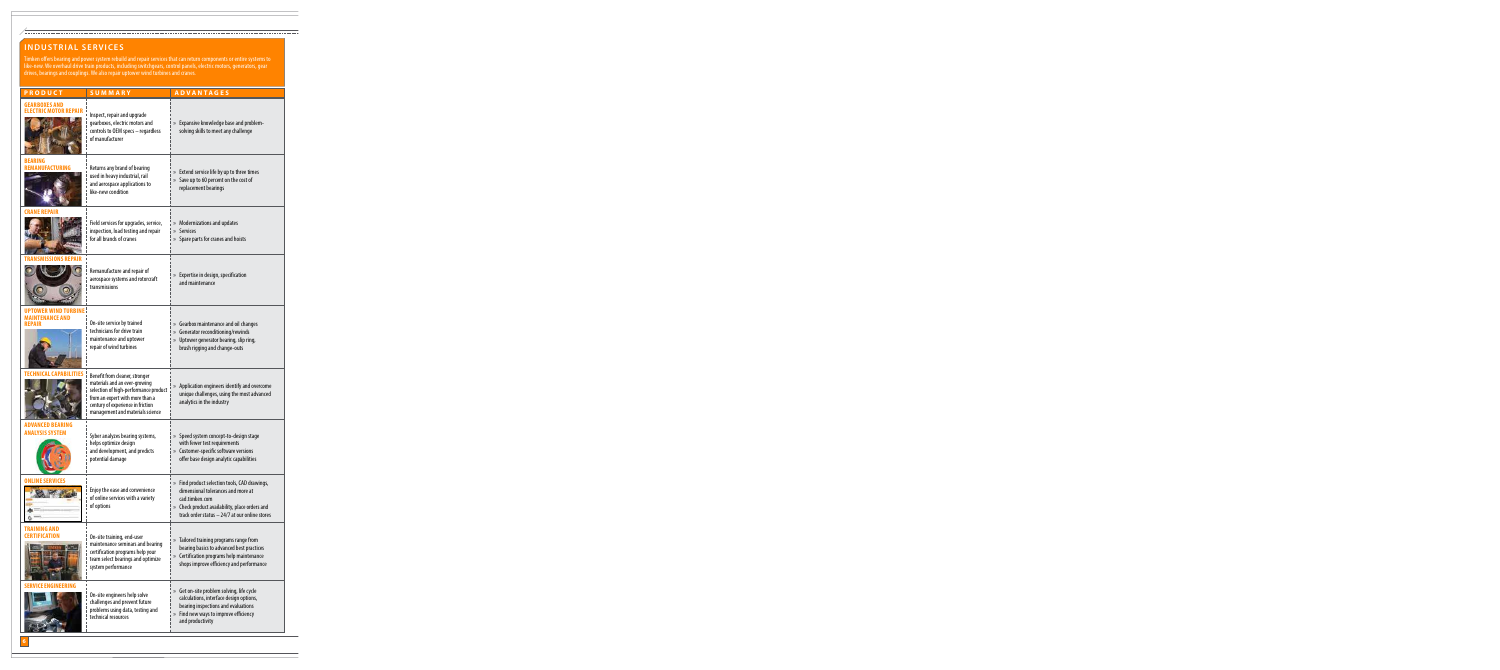

Let's work together to overcome your challenges. We are committed to your success. For more information, visit us at **www.timken.com**.